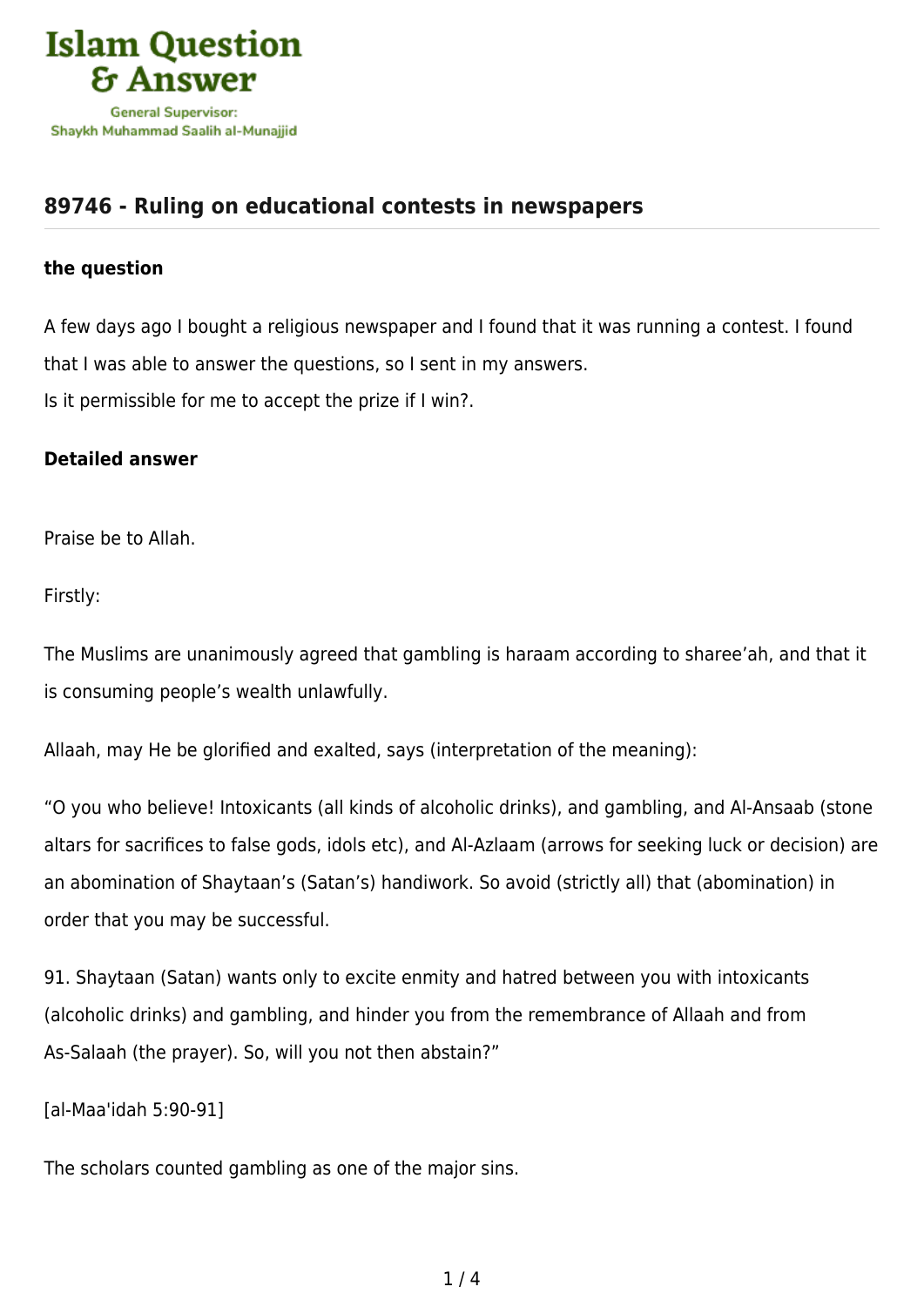

## See: I'laam al-Muwaqqi'een (4/309) and al-Zawaajir (2/328)

Concerning the reason for the revelation of the verse quoted above, it was narrated that Ibn 'Abbaas (may Allaah be pleased with him) said: During the Jaahiliyyah, a man would bet his family and wealth against another man, and whichever of them won, he would take the wealth and family of the other. So this verse was revealed. Narrated by al-Tabari in Jaami' al-Bayaan (2/369).

Hence the scholars laid down the important principle which refers to what is meant by gambling. They said: It is a situation where anyone who participates in it will either win or lose i.e., he pays a sum of money, which is his bet, and he will either lose it all or win the amount stated in the contest, as in the case of lotteries.

Based on this, it is only gambling if the person who enters the contest pays some amount of money which he risks losing. This money may be called by several names, none of which change the ruling on gambling in the slightest. They may call it an entry fee or the price of buying a ticket to enter the contest and so on. It is all gambling.

But if the contestant does not pay anything to enter the contest, then this is not regarded as gambling and there is nothing wrong with entering.

Secondly:

There remains the issue of educational contests that are published in newspapers and magazines – is it permissible to take part in them and accept prizes or not?

Some scholars are of the view that it is haraam to take part in these contests.

Shaykh Ibn Jibreen (may Allaah preserve him) was asked the following question (Fataawa fi'l-Buyoo', question no. 43):

What is the ruling on contests held by newspapers and magazines?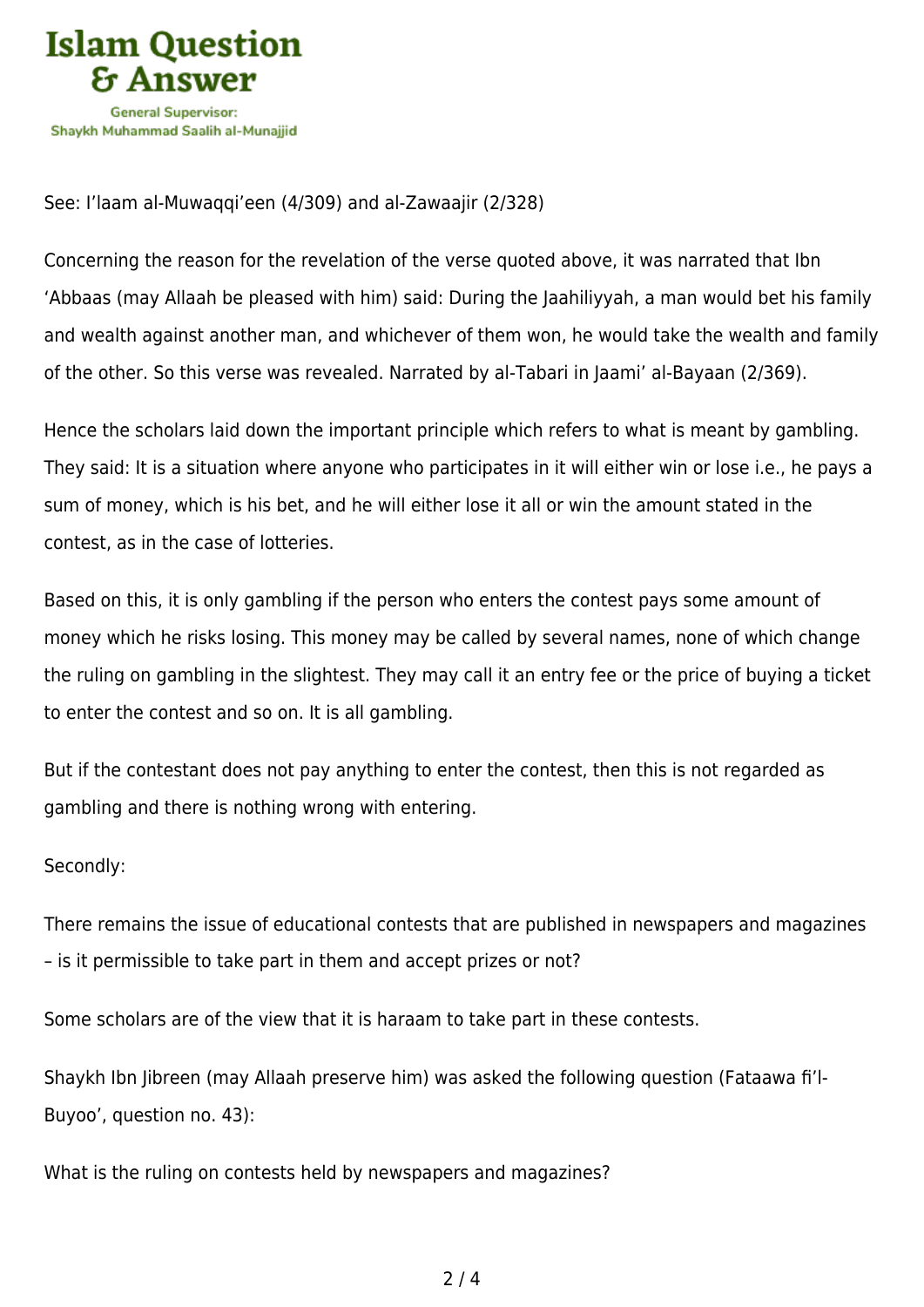

He replied:

Undoubtedly these contests that are held by newspapers and magazines only serve their own interests, such as increasing their sales and circulation, thus making much more money from sales than they give in prizes, even though there is nothing to distinguish this paper from others, and it may in fact contain corrupt and evil material, indecent pictures and reprehensible articles. They seek to increase their circulation by means of these prizes. Based on this, it is not permissible to take part in these contests, because that is encouraging them and strengthening their newspapers. And Allaah knows best. End quote.

In the answer to question no. [20993](https://islamqa.info/en/answers/20993) we have quoted the fatwa of Shaykh Ibn Baaz (may Allaah have mercy on him) stating that these contests are haraam.

Shaykh Ibn 'Uthaymeen (may Allaah have mercy on him) was of the view that these contests are permissible subject to two conditions:

1 –That the contestant buys the product or newspaper because he needs it. If he is only buying it because of the contest then it is not permissible, because in that case it is a kind of gambling, as the contestant is risking the money that he pays (the price of the newspaper) in return for the possibility of winning the contest.

Based on that, if he buys the newspaper not in order to read it but only to cut out the coupon for the contest, or he buys more than one copy of the newspaper, then his entering the contest is haraam and is a kind of gambling.

2 – The price of the product or newspaper should not be raised for the sake of the contest. If the newspaper cost 3 riyals then it is raised to 4 riyals because of the contest, then entering it is haraam, because this extra amount is because of the contest, so it is also a kind of gambling.

See: As'ilat al-Baab il-Maftooh by Shaykh Ibn 'Uthaymeen (1162).